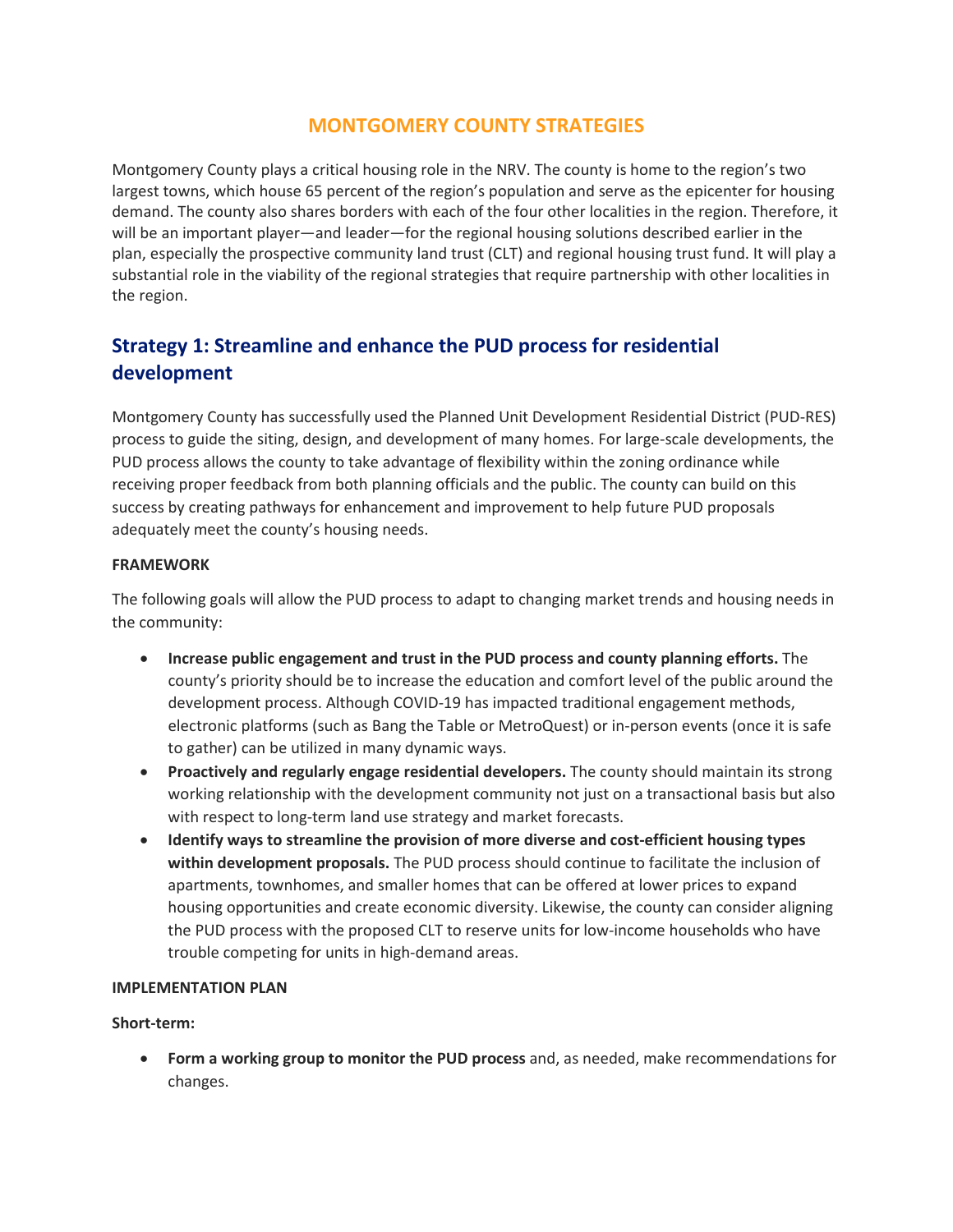- $\circ$  The work group may be led by county planning staff, planning commissioners, or elected officials, and it should include for-profit and nonprofit developers, lenders, and community representatives.
- $\circ$  The work group should evaluate the strengths and weaknesses of the current PUD process, track and monitor PUD development trends (particularly housing types and locations), and investigate similar efforts in leading-edge counties in Virginia.
- $\circ$  Most importantly, the work group should determine whether existing provisions in the current PUD-RES ordinance (e.g., minimum lot area or density) limit the creation of lower-cost housing options.

# **Mid-term:**

- **Develop a "pattern book" companion document** that concurrently shows developers and the public the preferred size, type, and orientation of different housing types within a PUD. This document would not include binding language; rather, it would serve as a conversational tool to quickly build consensus among stakeholders.
	- $\circ$  The pattern book should include renderings and photos of existing developments that meet the preferred criteria and standards for uses outlined in the PUD-RES ordinance, including the following:
		- Single-family dwellings (site-built, detached and attached)
		- **Manufactured single-family dwellings**
		- Modular construction (single-family and multifamily)
		- **Small-scale rentals (e.g., duplexes)**
		- **Multifamily dwellings (two to four stories)**
		- **EXECOMMON FIGURE:** Common areas (e.g., playgrounds and green spaces)
		- **Street design elements**
	- o An example pattern book is the Pulaski County Land Development Guide from June 2020. While this document covers specific design forms for individual zoning districts, its format and presentation may be a helpful reference.
	- o Areas such as Roanoke, Virginia Beach, Norfolk, Hampton, and Powhatan also use pattern books to guide developers and builder as well as assist existing homeowners in renovations and maintenance.
- **Add visualizations to future village plans.** Using the pattern book as a guide, incorporate specific visual preference indicators in future village land-use plans.

# **LEGAL, FINANCIAL, AND ORGANIZATIONAL CAPACITY**

- There are no known legal challenges or barriers to this solution.
- This solution does not require the creation of a new policy or program and involves the active monitoring and promotion of existing efforts instead. The staff time required to keep the PUD process successful and to develop an eventual pattern book should be built into operational plans and budgets.
- The work group requires some amount of volunteer labor. The county should set clear expectations for monthly/annual time commitments for group members.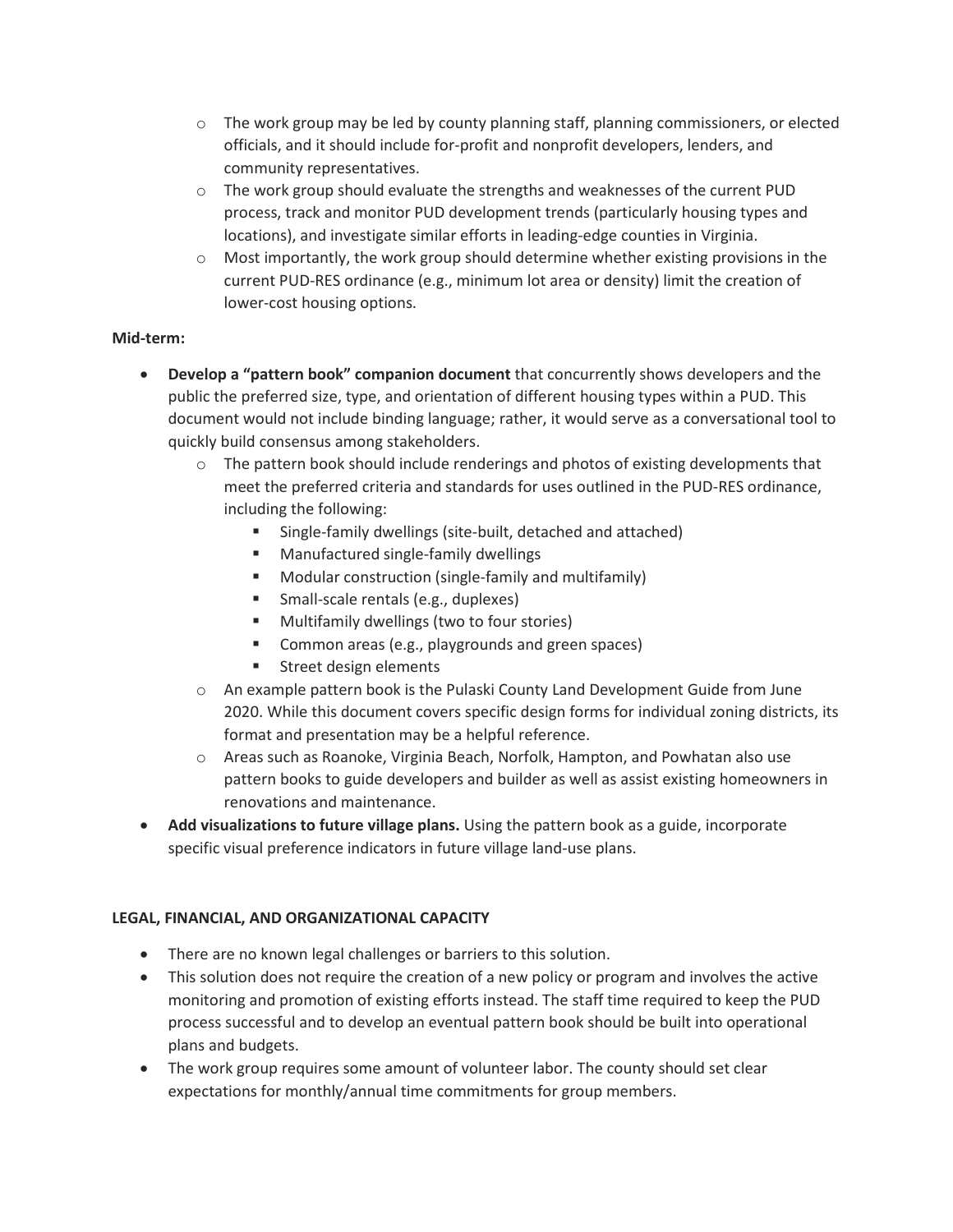## **FUNDING SCOPE REQUIREMENTS AND PROJECTED IMPACT**

- Although the funding required for the workgroup is minimal, it will require additional staff time.
- For the pattern book, the planning department will need to decide whether it will be produced in-house or contracted out to a third-party consultant. The price will depend on the size and scope of the document.
- The ideal outcome of this solution is that the county's PUD process remains flexible, attractive to developers, and able to produce high-quality developments that further the county's housing goals.

## **METRICS TO EVALUATE SUCCESS**

- A working group is formed and sets a regular meeting schedule.
- The working group produces findings on the efficacy of the current PUD process, and these findings are consumed by staff, planning commission, and board of supervisors.
- The development of a pattern book by the county in three years to guide development in PUDs.
- Developers continue to use PUDs to produce new housing supply in the county.
- Homes developed in PUDs are offered at a range of prices, including those affordable to lowand moderate-income households.

### **RESPONSIBLE ACTORS AND THEIR ROLES**

- Planning department staff will support the work group and guide the creation of a pattern book.
- Planning commissioners, supervisors, developers, and other stakeholders will serve on the work group.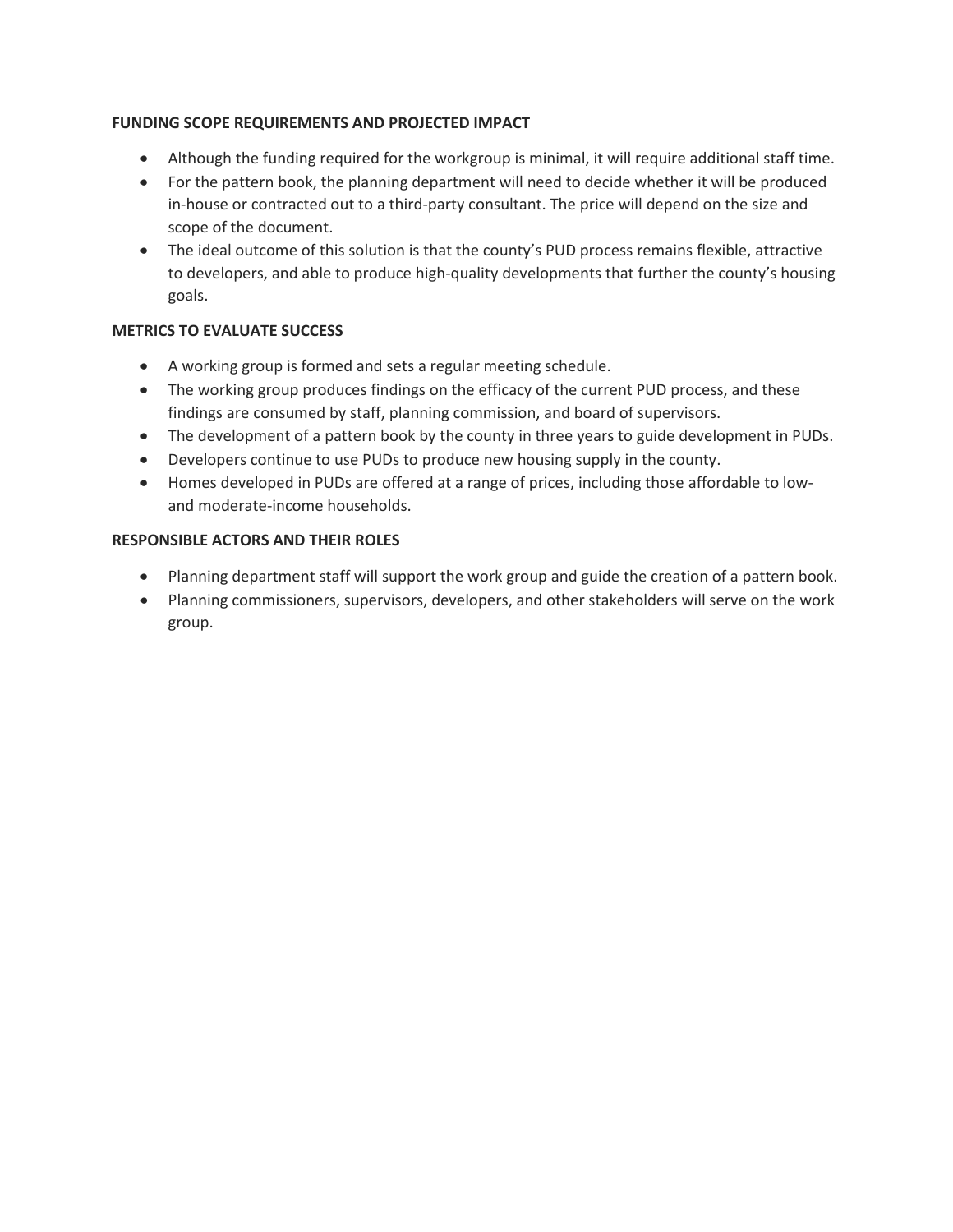# **Strategy 2: Reimagine manufactured home communities**

Montgomery County's housing stock includes more mobile and manufactured homes than any other jurisdiction in the region. These communities provide low-cost housing options but may be susceptible to inadequate management and limited options for wealth building. Along with support and participation in Regional Strategy 5 for conducting a comprehensive assessment of these communities, the county can take additional steps to explore ways to elevate this unique type of housing.

# **FRAMEWORK**

Due to its large population of manufactured home communities, Montgomery County can become a leader in the revitalization and reimagination of these neighborhoods. Coordinated efforts to "rethink" mobile and manufactured home parks across the state began in the last 5 years, and the county can take advantage of the related growing momentum among state housing institutions, nonprofit organizations, and other localities.

The county's objectives for manufactured home communities in the coming years should include the following:

- **Elevate the role of parks in the county.** In addition to supporting the regional manufactured housing assessment (detailed in Regional Strategy 5), the county can engage park owners and residents, evaluate conditions and needs, and identify opportunities for both the revitalization of existing parks and the creation of new, high-quality ones.
- **Evaluate how the existing zoning promotes or limits manufactured home community revitalization.** Land use plays a critical role for park owners to revitalize or expand their community or to replace existing units. The county can examine and modify its zoning ordinance to support private and nonprofit activity to improve parks.
- **Connect with experts across the state (and beyond) for technical assistance and guidance.**  Over the past 5 years, Virginia has seen a growing interest in the reimagining of mobile and manufactured home parks among nonprofit housing organizations, legal aid groups, and state housing officials. This groundswell has led to several nonprofits purchasing parks to redevelop or preserve and to new funding and financing options for this work. The staff should develop strong relationships with these stakeholders to bring new ideas and best practices to the county. There is a longer history supporting and reimaging mobile and manufactured home parks across the country, and innovative, aspirational examples can be drawn from many successful revitalization or newly planned and established communities nationwide.

### **IMPLEMENTATION PLAN**

### **Short-term:**

- Support the regional study effort described in Regional Strategy 5. Specifically, the county could use the study to accomplish three things:
	- 1. **Begin comprehensive engagement with owners and residents.** This is a prerequisite before any meaningful changes to county policy or programs. As best able, collect contact information for park owners and managers along with any resident associations.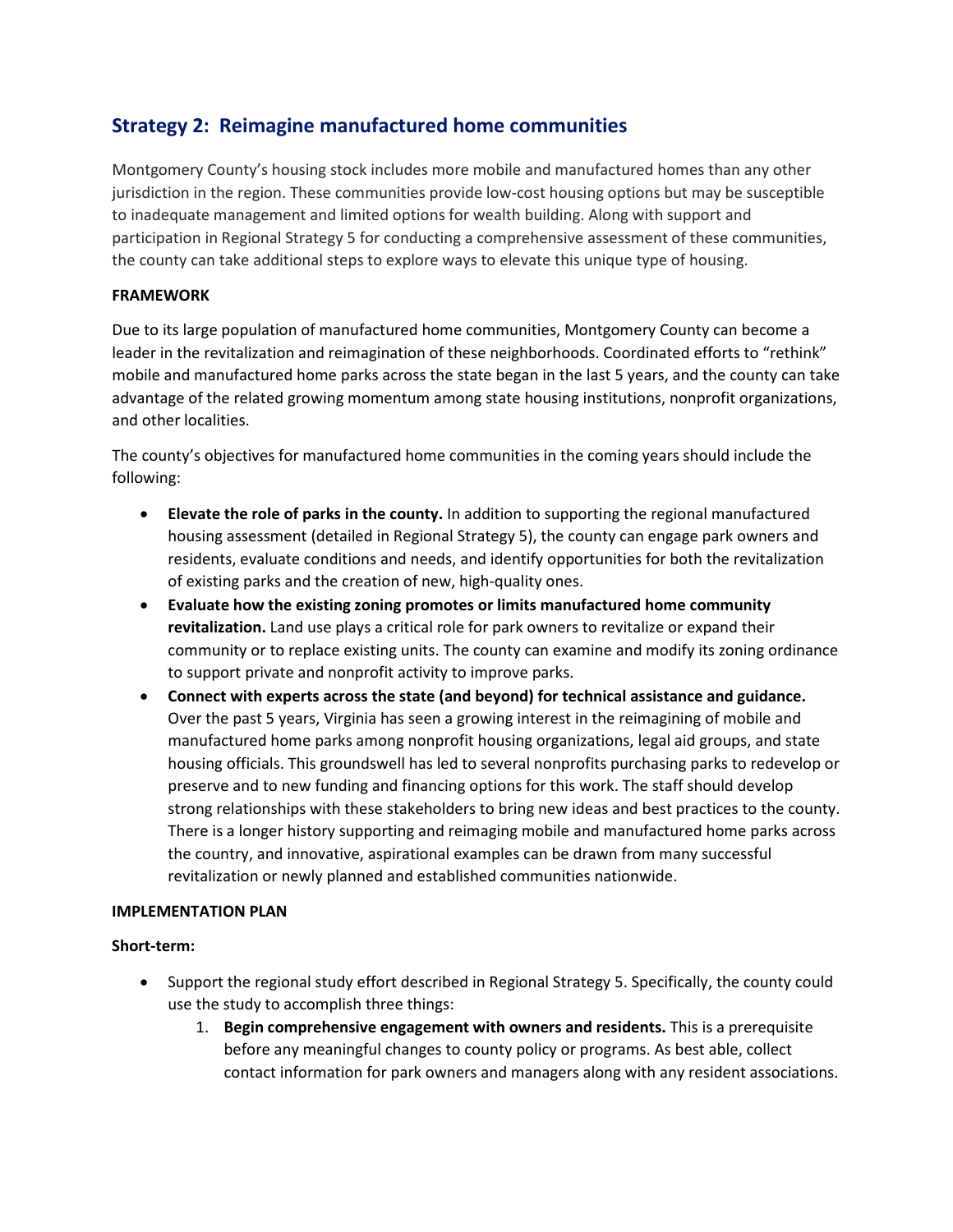For each park, try to establish an accurate count of households. Use this contact list for regular updates regarding county efforts around manufactured housing.

- 2. **Determine conditions and needs in parks.** Along with the data collection and analysis to be completed in the regional study, the county should review all information on record about zoning violations, building code violations, and infrastructure issues in mobile and manufactured home parks. These findings can be used to determine which parks may be at-risk and/or failing to provide quality housing to their residents.
- 3. **Identify opportunities for revitalization of parks.** Such prospects may include parks where the owner is looking to sell (so that a mission-oriented purchaser can be identified), high-performing parks with room to expand (either via added density or new land), or poor-performing parks that may require complete redevelopment.

## **Mid-term:**

- **Determine how manufactured home communities in the county are zoned.**
	- o **Evaluate existing zoning districts** (i.e., the PMR Planned Mobile Home Residential Park district) to determine how many current communities are confirming and nonconfirming. Identify major "conflict points" where zoning language does not align with existing conditions. Determine if such conflicting language is worth preserving for health and safety purposes or if it can be revised to better allow for park revitalization or development.
	- o **Create case studies** of parks in the county (or elsewhere in the region) with recent improvements. These changes may include changes that require rezonings or special permits, such as major infrastructure investments and expansion/addition of units. For each example, discuss the pre-intervention conditions, the process for improvements, financial resources necessary, and the result.
	- o **Revise PMR district.** Consider significant revisions to, or a total rewrite of, the PMR district to create a new special district for " $21<sup>st</sup>$ -century" parks. This district would recognize improvements to the construction quality of new manufactured homes and promote the inclusion of high-quality amenities to create strong communities.
- **Seek out best practices.** Network with experts across the Commonwealth (and, by extension, the country) to ensure that the county is pursuing all opportunities for knowledge, funding, and best practices.
	- o Nonprofit sector:
		- **The Manufactured Home Community Coalition of Virginia (MHCCV) is a** statewide organization committed to improving conditions in mobile and manufactured home parks across Virginia. MHCCV has advised housing providers and local governments on best practices since 2017 and regularly convenes meetings to discuss issues with stakeholders and outside experts. MHCCV's primary objective for the next 3 years is to facilitate the acquisition of mobile and manufactured home parks by nonprofits and resident cooperatives.
		- project:HOMES is a Richmond-based community development corporation that builds new affordable housing, conducts home repairs, and provides weatherization services. In 2020, it purchased a 50-unit park in poor condition in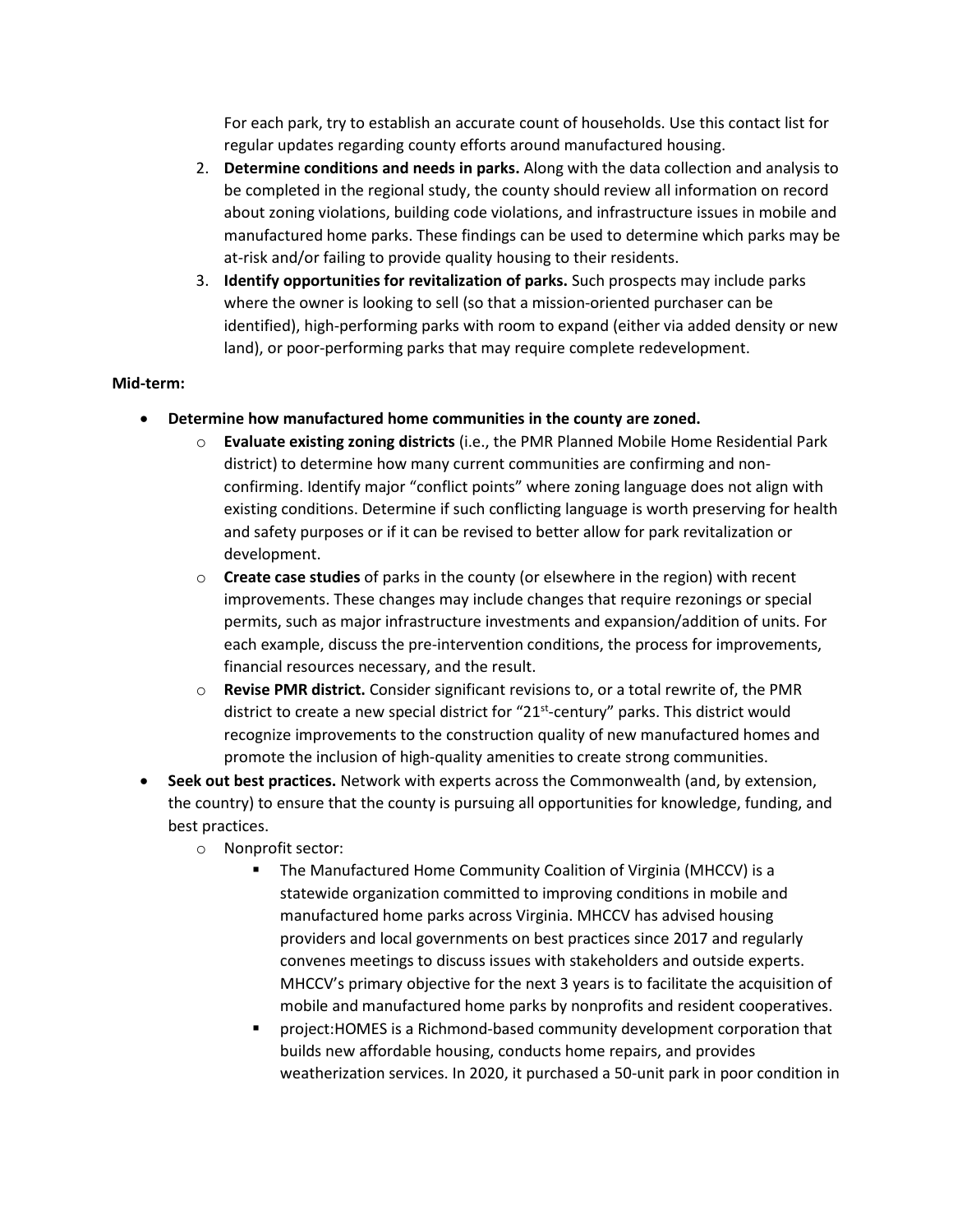Chesterfield County to preserve its affordability and improve conditions for residents.

- **EXECT** Catholics for Housing (CFH) is a Manassas-based housing provider that purchased an at-risk park in 2018. The park faced closure by the city due to significant wastewater infrastructure challenges. CFH successfully secured support from the locality and private donations/financing to acquire the community and complete needed repairs to not displace residents.
- Habitat for Humanity of Greater Charlottesville purchased two mobile home parks in the past decade. It has successfully redeveloped one and is undertaking redevelopment of the other (Southwood Mobile Home Park).
- Regional and local legal aid groups (coordinated by Virginia Poverty Law Center and Legal Aid Justice Center) have been conducting outreach in some parks throughout the state and may be a useful resource to understand resident needs.
- o Public sector:
	- Chesterfield County planning and community enhancement departments have identified mobile home parks along the Route 1 corridor as a revitalization priority and have supported nonprofit activity to study and improve these communities. The county has also exercised its zoning enforcement capacity to steer owners toward fixing poor conditions in parks.
	- Virginia Housing (formerly VHDA) and DHCD have both increased their interest in and support of manufactured housing in recent years. Both entities are seeking ways to help localities improve mobile home parks and preserve them as affordable housing.

# **LEGAL, FINANCIAL, AND ORGANIZATIONAL CAPACITY**

- There are no known legal challenges or barriers to this strategy.
- There are limited financial pathways for homeowners in parks to build equity in their homes. While the county cannot singlehandedly resolve this problem, it can support efforts by other organizations and entities to help develop more equitable options.
- The county can reduce administrative burden for some of these activities by leveraging the involvement of MHCCV and other partners.

### **FUNDING SCOPE REQUIREMENTS AND PROJECTED IMPACT**

- A condition report on all manufactured home communities in the NRV is addressed in Regional Strategy 5 and likely has significant cost. Much of this county-specific strategy may be absorbed in a large-scale regional effort, if funded.
- The impact of this strategy should be that manufactured home communities are recognized as an important source of affordable housing in the county and are therefore given opportunities to become high-quality neighborhoods. This applies both to the revitalization/preservation of existing communities and to the potential creation of new ones.

### **METRICS TO EVALUATE SUCCESS**